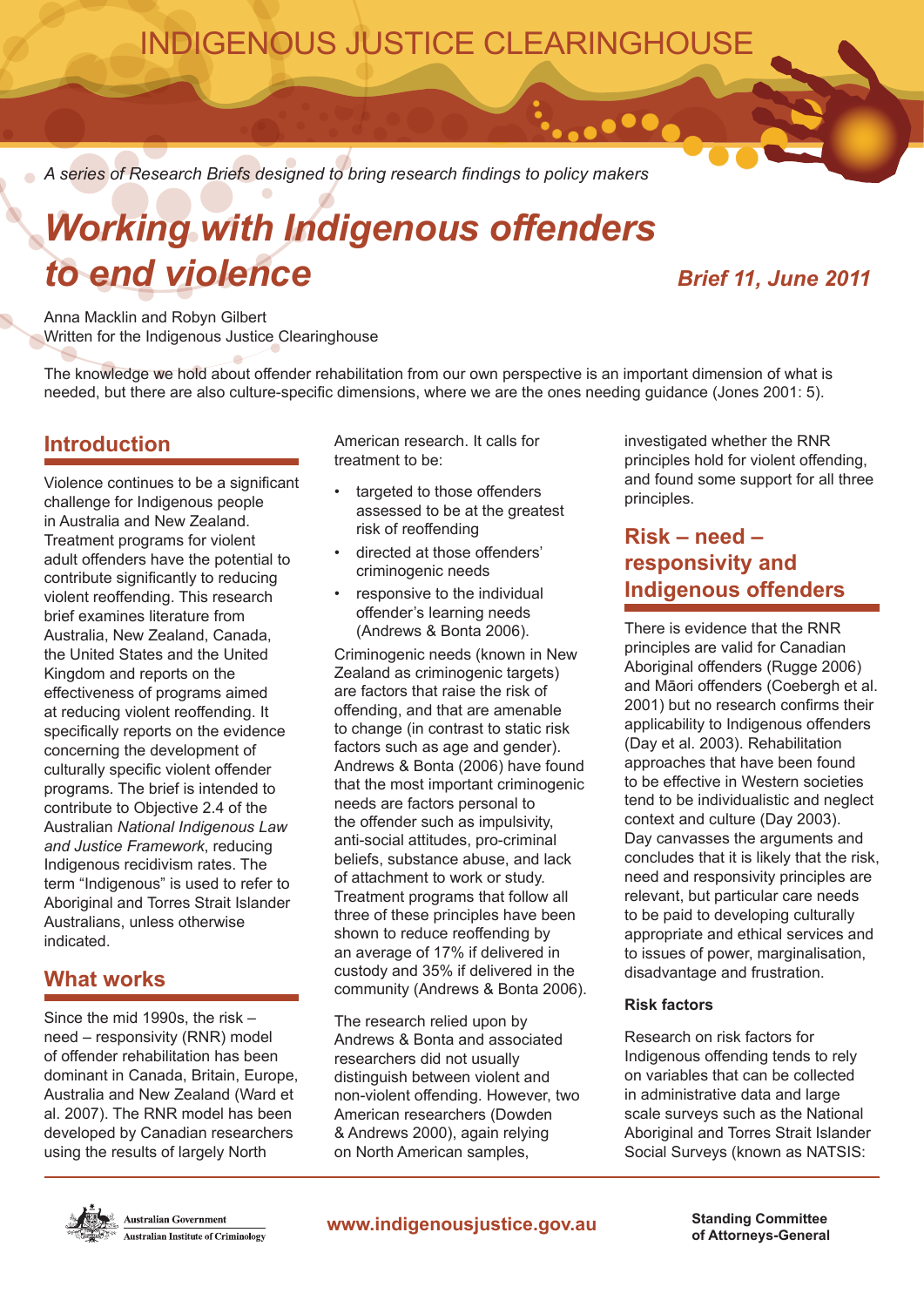#### **Indigenous Justice Clearinghouse**

ABS 1994, and NATSISS: ABS 2004). However this research usually investigates risk factors for arrest, charge or imprisonment and does not usually focus on violent crime. Only Hunter's (2001) analysis of the NATSIS considered risk factors for assault, and found that the most important risk factors, in order of magnitude, are alcohol consumption, fewer years of secondary schooling, having been a victim of an attack or threat, male gender, age between 25 and 34 years, and unemployment.

Wundersitz (2010) analysed the research on risk factors for Indigenous violence and suggested that an ecological systems approach is an effective way of understanding the many variables that contribute to violent offending. This approach acknowledges that risk and protective factors for offending are located not only within the individual, but also in his or her family, local environment (including neighbourhood, school and work), the broader community and the wider society (including values, customs and laws). Many of these factors are closely interrelated. Wundersitz investigated a range of characteristics thought to be linked with violent behaviour among Indigenous people and found that the evidence for the links to be "relatively scant".

One exception is alcohol misuse, where the evidence linking alcohol misuse and violence is persuasive. Many commentators have noted the increase in violence that occurred after restrictions on Indigenous people's access to alcohol were eased in the 70s (Wundersitz 2010). Analysis of responses to a survey of Indigenous people in 1994 found that the likelihood of committing alcoholrelated verbal abuse or assault increased as the level of alcohol consumption increased (Hennessy & Williams 2001). Two surveys of adult offenders found that Indigenous respondents (both male and female) were much more likely to report having recently used alcohol than were non-Indigenous prisoners (Wundersitz 2010).

It is difficult to identify other risk

factors specific to Indigenous violent offending, as most Australian research relies on surveys of offenders generally, rather than Indigenous or violent offenders. Studies of the NATSIS and NATSISS that consider Indigenous contact with the criminal justice system (charge and arrest) rather than violence have found that the most important risk factors are male gender, age less than 25 years, drug and alcohol abuse and unemployment (Weatherburn, Snowball & Hunter 2006, Weatherburn, Snowball & Hunter 2008).

There is growing evidence that family disruption and the experience of violence as a child is a risk factor for both Indigenous and non-Indigenous offending (Wundersitz 2010; Atkinson 2002). A survey of 480 Queensland offenders, including 98 Indigenous offenders found that having been sexually assaulted as a child was a significant risk factor for involvement in the criminal justice system (Mazerolle & Legosz 2007). Studies of the NATSIS (Mukherjee et al. 1998), NATSISS (Dodson & Hunter 2006) and the Western Australian Aboriginal Child Health Survey (Zubrick et al. 2005) have found strong links between a child having been removed from the family, or having had a family member removed, and the likelihood of arrest.

In New Zealand, Fergusson (2003) examined the Christchurch Health and Development Study which revealed higher rates of violent offending among Māori youth in the study. He found that the most important explanatory variables were family circumstances (including parents' alcohol use, family history of offending and multiple family problems) and parenting behaviours (including use of physical punishment and level of parental care). In a similar vein, the New Zealand Department of Corrections (2007) explained the over-representation of Māori as offenders with reference to the high rates of social, economic and family disadvantage among Māori, including parental neglect, family disruption, conduct disorder,

poor educational outcomes and substance abuse.

#### **Criminogenic needs**

Researchers in Australia have noted that the criminogenic needs of Indigenous offenders may include low self esteem, frustration, anger and powerlessness (Mals et al. 2000), deculturation, separation from family, discrimination and identity issues (Jones et al. 2002). In mainstream RNR analysis, issues around self esteem and identity have been categorised as non-criminogenic, as research has not demonstrated a sufficient link between these issues and criminal offending. However researchers focusing on Indigenous justice have challenged this categorisation, arguing that trauma, discrimination and identity issues are central for Indigenous offenders (Howells et al. 1999, Jones et al. 2002). Day, Howells and Casey (2003) argue that "risk assessment measures must (…) target both noncriminogenic and criminogenic risk factors if they are to be in any way useful or effective" (121).

The relationships between trauma, anger and violence are important in understanding the triggers for violent behaviour by Indigenous offenders. It appears that the existence of stress at a community level contributes to the experiences of trauma, anger and loss by individuals which in turn contributes to violent behaviour (Robertson 2000, Mals et al. 2000).

Research with Aboriginal offenders in Australia has found anger is associated with historical and intergenerational experiences and family and community dynamics. In interviews with 14 Aboriginal male prisoners, anger was described by the men as being passed down from one generation to the next. It was perceived to be directly connected to historical trauma, colonisation and discrimination. Anger management approaches that address intergenerational trauma and racial discrimination may be more effective for Aboriginal offenders (Day et al. 2006).

Day et al. (2008) analysed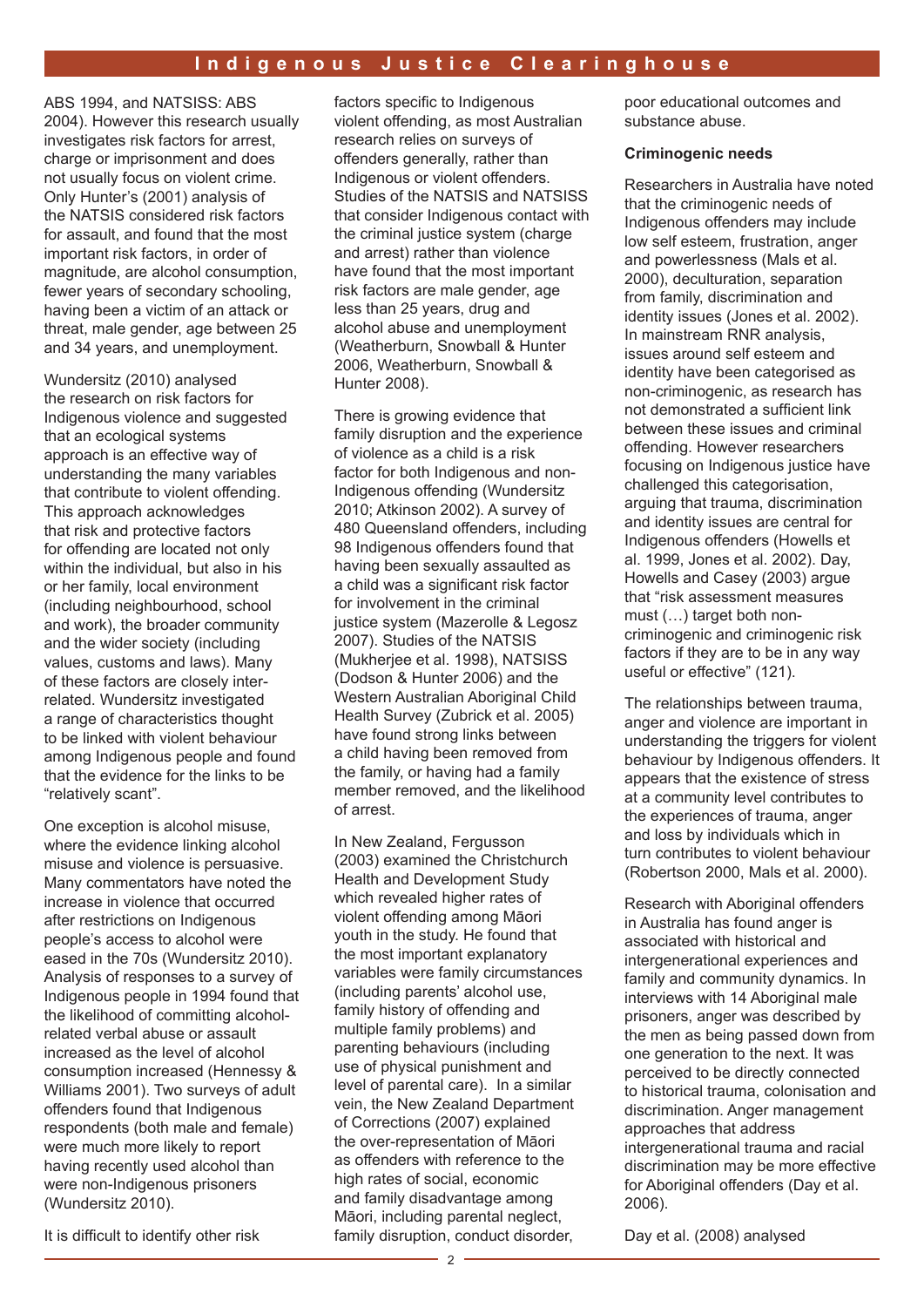surveys of 101 male prisoners in South Australia, including 46 Aboriginal, and found that Aboriginal participants reported higher levels of anger, and more frequent loss and experience of trauma. The researchers suggested that successful intervention, treatment and prevention of violence by Aboriginal offenders should directly address issues of trauma, grief and loss, and that low intensity, 20 hour anger management programs cannot adequately meet these needs.

#### **Risk assessment**

Care also needs to be taken in using risk assessment tools that have been developed for mainstream populations. Risk assessment is important for targeting the content and delivery of treatment programs, but may be ineffective if there are different risk factors for Indigenous offending. Allan & Dawson (2004) studied file data of 1838 adult male Aboriginal offenders in Western Australia and attempted to construct a risk assessment tool for Indigenous male violent and sexual offenders. They were able to develop an assessment tool to predict sexual reoffending, but were unable to develop a satisfactory tool to assess the risk of violent reoffending. Jones et al. (2002: 190) suggest that "culturally-informed revisions of standard risk assessment tools" are needed, while acknowledging that issues such as anger, loss of language, cultural and parenting capacity and the disintegration of family units do not easily fit into the individual focus of current assessment tools.

In New Zealand, the Criminogenic Needs Inventory (CNI) is used to assess offenders' needs and assist in the planning of sentences, programming and staff training. The CNI assessment has been supplemented with a Māori Culture Related Needs (MaCRN) assessment which is designed to cater for Māori offenders. MaCRNs have been identified through consultation with Māori experts and researchers but no testing or evaluation of the validity of the tool has yet been published.

The MaCRNs are said to be "cultural identity, cultural tension, *whanau* (relationship to family and community) and *whakawhanaunga* (family cohesion and cooperation)" (Coebergh 2001: 16). Unlike criminogenic needs, culture related needs are not necessarily risk factors: for example, *whanau* can be positive or negative, depending on whether *whanau* members contribute to pro-social or pro-criminal behaviour

### **Types of programs for violent offenders**

Interventions for violent offenders usually use cognitive-behavioural approaches to improve skills in problem solving, impulse control and conflict resolution. Newer programs known as cognitive self-change programs specifically target and challenge criminal thinking such as anti-social attitudes and pro-criminal beliefs.

Anger management programs also use cognitive-behavioural approaches but they specifically focus on controlling anger and often include relaxation training, social skills training and substance abuse education (Day et al. 2006). Their underlying theory is that a lack of control over anger is associated with violent behaviour (Howells & Day 2006).

Multi-modal programs, as their name suggests, offer a range of services tailored to the offender's specific needs, and usually include a cognitive-behavioural component.

There are also programs to address specific types of offending, such as sex offending and family violence. This paper will briefly review the evidence for the effectiveness of violence prevention programs, with the exception of sex offending programs which were discussed in Clearinghouse Brief #3 (Macgregor 2008).

The violence prevention programs discussed in this paper are largely delivered in correctional settings. There is limited published research regarding community-based violence

prevention programs, and those that appear in the literature focus on family violence prevention. Family violence prevention programs will be addressed in more details in a forthcoming Clearinghouse brief.

### **Evaluations of programs**

Polaschek and Collie (2004) examined evaluations of eight programs for violent offenders, five from Canada, two from New Zealand and one from the United States. The programs included cognitivebehavioural, anger management, and multi-modal programs. The authors noted that the evaluations did not provide information about the theoretical frameworks of the programs, and therefore do not provide guidance for future program development. Only four evaluations included data on violent recidivism, and of these, two found a large (greater than 15%) reduction in violent reoffending, one found a small (10 – 15%) reduction, and one found no effect.

More recently Jolliffe and Farrington (2007) reviewed eleven intervention programs for violent offenders, five of which were included in the Polaschek and Collie study discussed above. They found reductions in both non-violent (8- 11%) and violent (7-8%) reoffending rates for program participants, and reported that "multi-modal treatments which encompass cognitive skills, role-play and relapse prevention might be particularly effective with violent offenders". Their review found evidence that interventions with a longer duration and longer sessions were more effective. They found no evidence for the effectiveness of anger control approaches. They conclude that more evaluations of higher quality are needed before firm conclusions can be drawn about the most effective interventions with violent offenders.

The two meta-evaluations discussed above excluded programs aimed specifically at reducing domestic and family violence. Three North American meta-evaluations of domestic violence treatment programs found small or no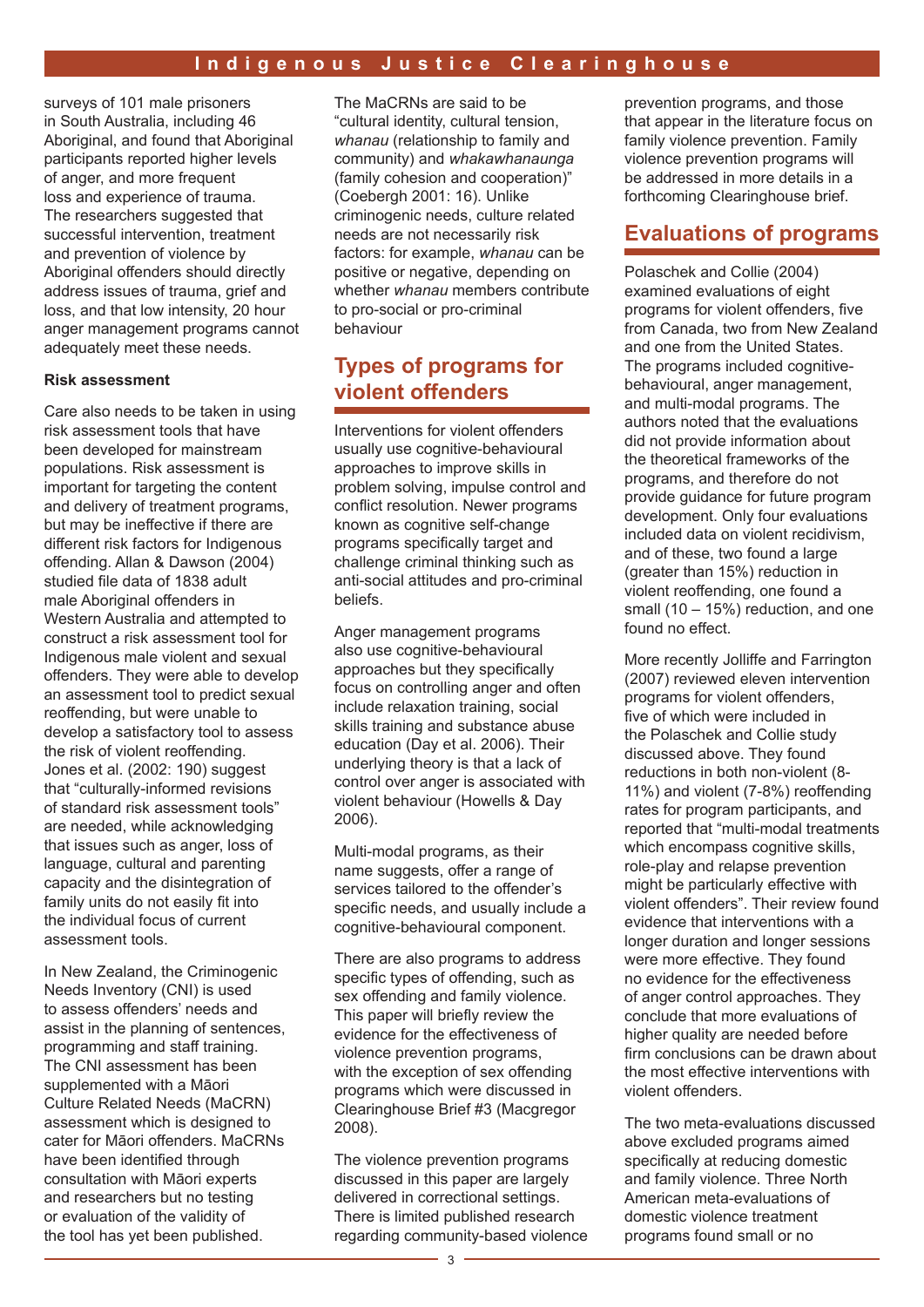reductions in reoffending (Babcock et al. 2004, Feder & Wilson 2005, Stover et al. 2009). Few outcome evaluations of Australian programs for family violence offenders have been published. A recent evaluation of the Gold Coast Domestic Violence Integrated Response found reduced offending among program completers compared with noncompleters, but no control group was used (Day et al. 2010).

A review of 50 anger management programs found that the programs reduced anger among participants (Beck & Fernandez 1998) but these programs have not been demonstrated to reliably reduce violent offending. However recent Australian research on the effectiveness of anger management found that although offenders increased their knowledge about anger and its consequences, low intensity programs did not lead to statistically significant reductions in violent reoffending (Heseltine et al. 2010). Low intensity programs (generally less than 100 hours in duration) may not be long or detailed enough to cause behavioural change. Another possibility is that for some offenders anger is not the trigger for violent behaviour (Chambers et al. 2008).

### **Promising programs for Indigenous offenders**

A recent survey of Australian correctional services found that intensive programs for violent offenders are delivered in six jurisdictions and there are plans to develop programs in the remaining two. The programs are delivered in accordance with the RNR principles outlined above, and staff training is well developed (Heseltine et al. 2011). However there are no published evaluations of Australian violent offender treatment programs. Interviews with workers in correctional services revealed a consensus that there is a need for programs specifically addressing the complex needs of Indigenous offenders (Heseltine et al. 2011). The following section outlines two violent offender programs which

have found promising results with Indigenous offenders in Canada and New Zealand.

The Canadian Violence Prevention Program (VPP) is for incarcerated male offenders who have committed a minimum of two violent offences and who are assessed as at high risk of committing future violent crime. The content of the program includes violence awareness, anger control, problem solving, social attitudes, positive relationships and conflict resolution. It also has an emphasis on relapse prevention. It is approximately 190 hours in length and is delivered in a group format (Cortoni et al. 2006).

Evaluation has shown that offenders who completed the program had significantly lower rates of reoffending. Untreated offenders in a matched comparison group had 1.36 times greater rates of any reoffending and 2.10 times greater rates of violent reoffending than those who completed the program. Untreated Aboriginal offenders had a 3.33 times greater rate of new violent offences than Aboriginal offenders who completed the program (Cortoni et al. 2006). Consistent with the findings of other evaluations, rates of reoffending were highest among those who began but did not complete the program: non-Aboriginal non-completers had a 4.25 times higher reoffending rate, and Aboriginal non-completers had a rate 3.92 times higher.

The New Zealand Rimutaka Violence Prevention Unit (RPVU) provides intensive cognitive-behaviourally based treatment for violent male offenders. This intervention has been in operation since 1998 and is a 330 hour program delivered over 28 weeks in a group format. The program includes investigation of offence-supportive thinking, mood management, victim empathy, problem solving and relationship skills. It also uses post release risk management plans to aid relapse prevention. Re-offending data was examined for 112 offenders, more than half of whom were Māori, over an average of three and a half years post release. Most (86) were at a

high risk of reoffending and there was a 10 – 12% reduction in the proportion of high risk offenders reconvicted for both violent offences and all offences (Polaschek 2010). The authors concluded that the program is promising, but more basic research is needed into the causes of violence and violent offenders' criminogenic needs.

### **Program design**

Violent offenders in custody, both Indigenous and non-Indigenous, rarely specialise in violent crimes; there is frequently a long history of both violent and non-violent offending by the same individual (Wundersitz 2010). It is now suggested that program designs which focus only on violence may be too narrow (Polaschek 2010).

Gilbert and Daffern (2010) argue that good design for treatment of violent offending should allow for individualisation of the program to each participant. They suggest this can be achieved through a mixture of both individual and group-based sessions. Such an approach can take into account each individual's personal, environmental and cultural situation, and provide the opportunity for offenders to link the program concepts to their personal circumstances (Atkinson & Jones 2005). Such an approach has the potential to better respond to cultural diversity, taking into account differences between Indigenous and non-Indigenous offenders as well as between different Indigenous tribal groups.

Current program designs which focus on individual explanations for behaviour have not been properly assessed for effectiveness with Indigenous populations. Willis and Moore (2008) note that offenders from collectivistic-based societies, as most Indigenous communities tend to be, may have difficulty connecting with the content in such programs. More emphasis on community and relationships and less on individual thinking patterns is likely to increase effectiveness. Mals et al. (2000) suggest that programs will be more effective with Indigenous participants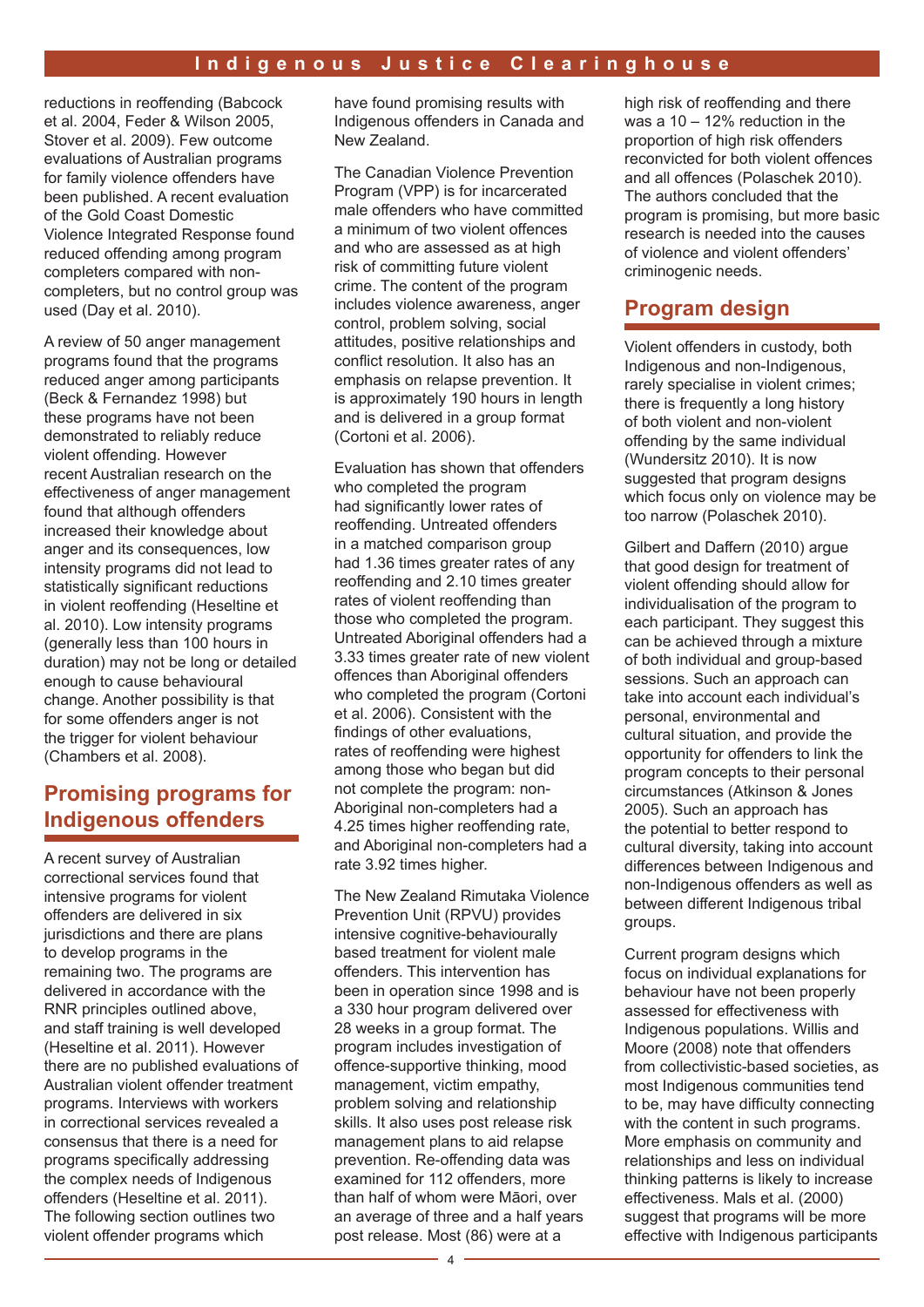if appropriate cultural concepts and examples are used when explaining and demonstrating techniques.

The use of healing ceremonies within the criminal justice system has not been widespread in Australia. However they have been used within New Zealand and Canadian Aboriginal communities (Cox et al. 2009). Healing ceremonies address individual behaviour using a framework which acknowledges the effects of social and historical issues experienced by Aboriginal people. Such ceremonies seek to reconnect participants with aspects of traditional Aboriginal culture and identity. They can validate participants' perceptions of discrimination while reducing future offending behaviour by encouraging them to become consistent with positive cultural values. Offenders are encouraged to implement and practice pro social cultural traditions both in custody and post release (Bracken et al. 2009). Formal evaluations of these approaches have not been published.

Finally, Atkinson & Jones, in their evaluation of the *Koori Cognitive Skills Program Pilot* (2005) noted the need for treatment programs for Indigenous offenders to minimise the need for written work. Literacy and language issues are still considerable barriers to involvement in treatment for many Indigenous offenders. Treatment programs should be adapted to account for the more visual and verbal learning styles of Indigenous offenders.

### **Improving program delivery**

#### **Indigenous staff**

Program effectiveness can be significantly increased when Indigenous facilitators work with Indigenous offenders. It is believed that the inclusion of Indigenous staff or elders increases the perceived legitimacy, relevance and responsiveness of Indigenous participants (Trevethan et al. 2005 cited in Willis & Moore 2008). However recruiting qualified Indigenous staff remains a significant

challenge for many government agencies. Often minimum standards regarding education and qualifications exclude Indigenous persons from eligibility for such positions. The requirements for positions involved in program delivery should continue to be reviewed. The value of Indigenous staff is in their ability to engage with Indigenous offenders and understand Indigenous culture (Ken Jurotte personal communication 20/10/2010).

Australian research into the recruitment and retention of Indigenous staff found that recruitment strategies should emphasise the positive contributions that can be made by working within government and criminal justice agencies. Agencies need to expand the support available for their Indigenous staff, with initiatives including staff mentoring programs, cross-agency collaboration of Indigenous staff and addressing inappropriate behaviour and attitudes of non-Indigenous staff through improved grievance handling processes (Day et al. 2004). Training for all staff working with Indigenous offenders to improve cultural awareness, better communicate cultural concepts and increase understanding of the diversity of Indigenous culture can create a more positive environment within which programs can be delivered.

#### **Integration vs segregation**

Service providers differ in their opinions as to whether delivery in groups should be segregated or mixed. Indigenous-only groups are thought to facilitate self-disclosure as members have common cultural backgrounds (although the cultural diversity among Indigenous people does create limits), and may also allow better targeting of program content to Indigenous offenders. Others suggest that segregating groups increases the isolation and difference already experienced by Indigenous people. Advocates for mixed groups argue that it is therapeutic for Indigenous offenders to see commonalities in their experiences with non-Indigenous

offenders. One solution employed in Western Australia is the use of a separate program specifically for Indigenous offenders focusing on issues of specific cultural relevance. These programs can run either prior to or in conjunction with the main intervention program which is racially integrated (Mals et al. 2000).

#### **Therapeutic communities**

Prison environments can have an impact on the effectiveness of interventions, and some features of custodial environments may be counter-therapeutic. Challenges include safety concerns, poor facilities for teaching and learning, and conflicting philosophies held by custodial officers and program staff (Day & Doyle 2010). Efforts to address these problems include the use of separate units within prisons as small therapeutic communities. For example, the Māori Focus Units in New Zealand Corrections operate as therapeutic communities within the prisons. A wide range of Māori cultural activities occur including the delivery of culturally specific intervention programs. Activities include courses on Māori culture, language lessons, involvement within the unit from respected Māori elders, and daily participation in culturally meaningful rituals and ceremonies. The purpose is to encourage offenders to embrace prosocial Māori cultural values, identity and affiliations. A recent process evaluation found that there were positive impacts for participants' knowledge and learning as well as improvements in their cultural ties and community relationships (New Zealand Department of Corrections 2009).

#### **Post release**

Finally, violence prevention programs require reinforcement after release, in order to maintain the skills learned in treatment programs. Atkinson & Jones (2005) have said that "any benefits of the [program] for Indigenous offenders may be undermined unless the substance abuse problems and barriers to community re-integration are also effectively addressed." Post release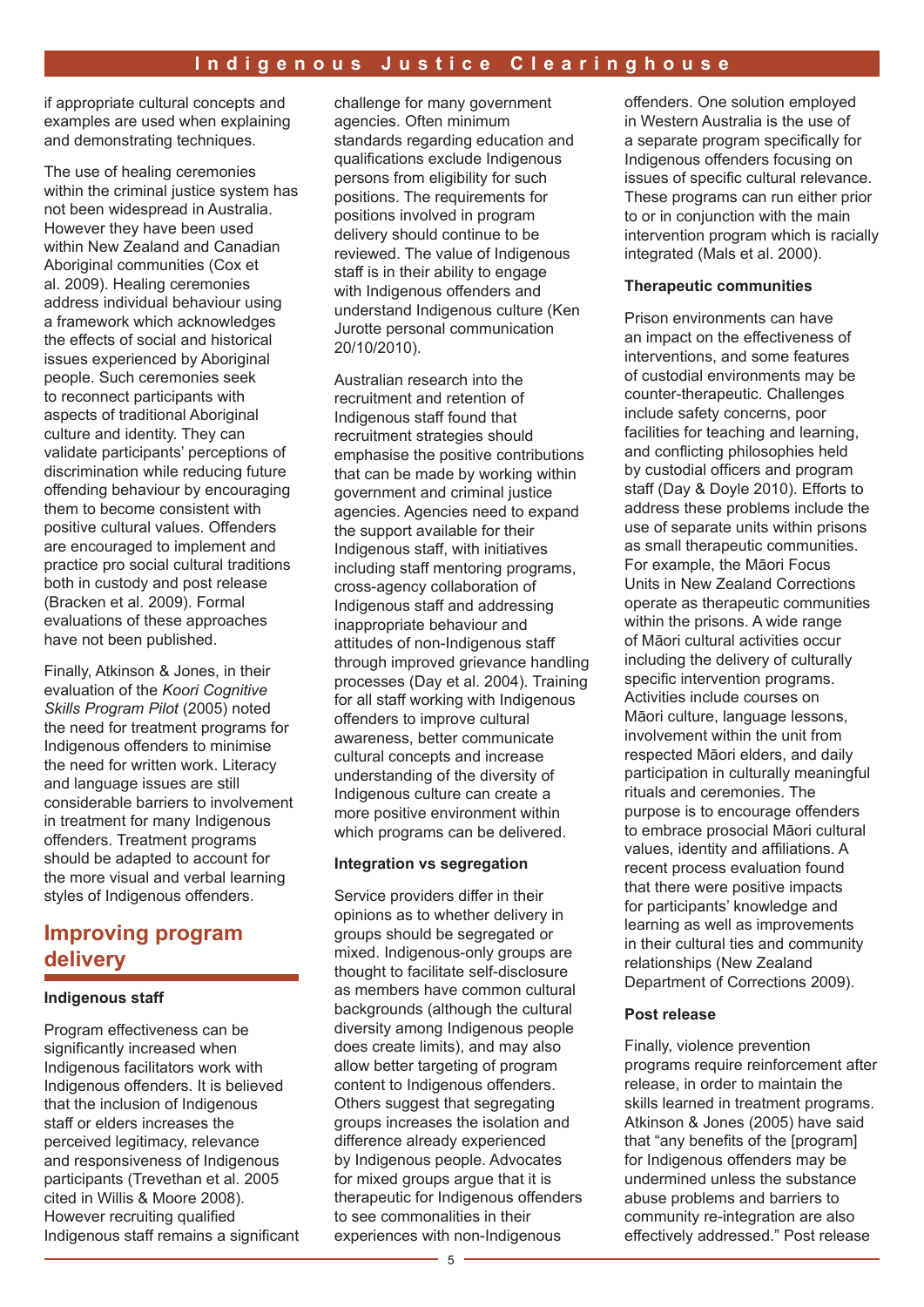or community based treatment programs may be particularly important in retaining treatment gains for Indigenous offenders considering the environments to which they are returning are likely to have high levels of social disadvantage and entrenched patterns of violence (Willis & Moore 2008). Transition and post release are discussed further in Clearinghouse Brief #4 (Gilbert & Wilson 2009).

#### **A note on women**

The research reviewed in this paper is largely based on work with male offenders and this review has uncovered very little literature on preventing violent reoffending among Indigenous women. Howells et al. (2004) noted that women offenders have high rates of mental health and substance abuse problems and are likely to have different criminogenic needs, possibly relating to their own victimisation and self-esteem. The current state of published research does not allow conclusions to be drawn about effective treatment programs for Indigenous women who have committed violent offences.

### **Conclusion**

This review of research has found considerable gaps in the current understanding of the causes of violence, the relationship between anger and violence, and the differences between Indigenous and non-Indigenous offenders. However there is some agreement that including culturally specific program content, modifying program design and improving program delivery to address cultural needs can increase the effectiveness of violent offender treatment programs for Indigenous people. Researchers are exploring the possibility that violent behaviour can have different origins for Indigenous offenders, as well as the suggestion that trauma and loss are central considerations. Finally, the review reveals support for longer and more intensive programming for offenders at high risk of reoffending, and post release support to ensure that treatment gains are maintained.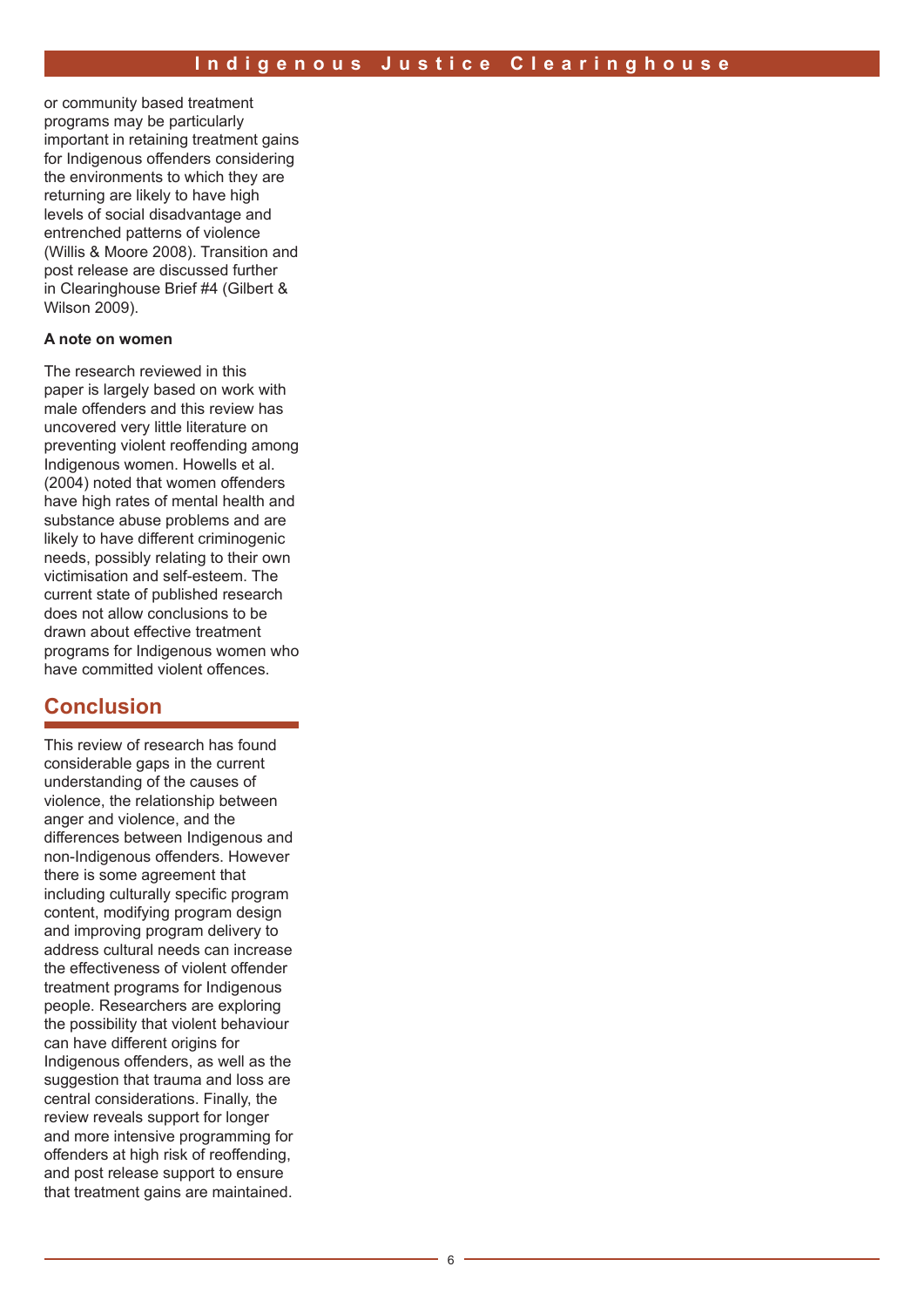### **Indigenous Justice Clearinghouse**

### **References**

All URLs were accessed on 13 May 2011.

ABS (Australian Bureau of Statistics) 1994. *National Aboriginal and Torres Strait Islander survey 1994.* http:// www.abs.gov.au/ausstats/abs@.nsf/ cat/4190.0

ABS (Australian Bureau of Statistics) 2004. *National Aboriginal and Torres Strait Islander social survey, 2002.*  http://www.abs.gov.au/ausstats/abs@. nsf/cat/4714.0

Allan A, Dawson D 2004. Assessment of the risk of reoffending by Indigenous male violent and sexual offenders. *Trends & issues in crime and criminal justice* No. 280, AIC. http://www.aic.gov.au/documents/9/ B/3/%7B9B3A99FC-C558-40B2-B921- 2F1B77F1616F%7Dtandi280.pdf

Andrews D & Bonta J 2006. *The Psychology of Criminal Conduct*, 4th ed. Ohio: Anderson Publishing

Atkinson G and Jones R 2005. *An evaluation of the Koori Cognitive Skills Program Pilots for Corrections Victoria.* Victoria: Atkinson, Kerr and Associates. http://www.justice.vic. gov.au/wps/wcm/connect/justlib/ DOJ+Internet/resources/f/5/f57f288040 4a9e5892c1fbf5f2791d4a/Koori\_Cog\_ Skills\_Final\_Report\_2005.pdf

Atkinson J 2002. Voices in the wilderness: restoring justice to traumatised peoples. *University of New South Wales Law Journal* 25 (1): 233-241

Babcock JC, Green CE & Robie C 2004. Does batterers' treatment work? A meta-analytic review of domestic violence treatment. *Clinical Psychology Review* 23: 1023-1053

Beck R & Fernandez E 1998. Cognitive-behavioural therapy in the treatment of anger: a meta-analysis. *Cognitive Therapy and Research* 22: 63-74

Bracken D, Deane L and Morrissette L 2009. Desistance and social marginalization: the case of Canadian Aboriginal offenders. *Theoretical Criminology* 13(1): 61-78

Chambers J, Eccleston L, Day A, Ward, T & Howells K 2008. Treatment readiness in violent offenders: The influence of cognitive factors on engagement in violence programs. *Aggression and Violent Behaviour* 13: 276-284

Coebergh B, Bakker L, Anstiss B, Maynard K, Percy S 2001. *A Seein' "I" to the future: the Criminogenic Needs Inventory (CNI)* New Zealand Corrections. http://www.corrections. govt.nz/research/cni.html

Cortoni F, Nunes K, & Latendresse M 2006. *An examination of the effectiveness of the Violence Prevention Programme.* Research Branch Report No 178. Canada: Correctional Services. http:// dsp-psd.pwgsc.gc.ca/collections/ collection\_2010/scc-csc/PS83-3-178 eng.pdf

Cox D, Young M & Bairnsfather-Scott A 2009. No justice without healing: Australian Aboriginal people and family violence. *Australian Feminist Law Journal*, 30(1): 151-162

Day A 2003. Reducing the risk of reoffending in Australian Indigenous offenders: what works for whom? *Journal of offender rehabilitation 37*(2): 1-15

Day A, Howells K and Casey S 2003. The rehabilitation of Aboriginal prisoners. *Journal of Ethnicity in Criminal Justice* 1(1): 115-133

Day A, Giles G, Marshall B & Sanderson V 2004. The recruitment and retention of Aboriginal criminal justice agency staff in an Australian state. *International Journal of Offender Therapy and Comparative Criminology* 48: 347-359

Day A, Davey L, Wanganeen R, Howells K, DeSantolo J & Nakata M 2006. The meaning of anger for Australian Aboriginal offenders: the significance of context. *International Journal of Offender Therapy and Comparative Criminology* 50 (5): 520- 539

Day A, Davey L, Wanganeen R, Casey S, Howells K & Nakata M 2008. Symptoms of trauma, perceptions of discrimination, and anger: a comparison between Australian Indigenous and nonIndigenous prisoners. *Journal of Interpersonal Violence* 23(2): 245-258

Day A, Chung D, O'Leary P, Justo D, Moore S 2010. Integrated responses to domestic violence: legally mandated intervention programs for male perpetrators. *Trends & Issues in Crime and Criminal Justice* No 404. http://www.aic.gov.au/publications/ current%20series/tandi/401-420/ tandi404.aspx

Day A & Doyle P 2010. Violent offender rehabilitation and the therapeutic community model of treatment: towards integrated service provision? *Aggression and Violent Behavior* 15 (5): 380-386

Dodson M, Hunter B 2006. Selected crime and justice issues for Indigenous families. *Family Matters* 75: 34-41

Dowden C & Andrews D 2000. Effective correctional treatment and violent re-offending: a meta analysis. *Canadian Journal of Criminology* 42: 449-467

Feder L & Wilson D 2005. A metaanalytic review of court-mandated batterer intervention programs: can courts affect abusers' behavior? *Journal of Experimental Criminology* 1: 239-262

Fergusson DM 2003. Ethnicity and interpersonal violence in a New Zealand birth cohort in Hawkins, Darnell F (ed) *Violent crimes: assessing race and ethnic differences*. Cambridge: Cambridge University Press

Gilbert F & Daffern M 2010. Integrating contemporary aggression theory with violent offender treatment: how thoroughly do interventions target violent behavior? *Aggression and Violent Behavior* 15: 167-180.

Gilbert R & Wilson A 2009. *Staying strong on the outside: improving the post-release experience of Indigenous young adults*. Indigenous Justice Clearinghouse Brief no 4. http://www. indigenousjustice.gov.au/briefs/index. html

Heseltine K, Day A, Sarre R 2011. *Prison-based correctional offender rehabilitation programs: The 2009 national picture in Australia*. Canberra: AIC. http://www.aic.gov. au/en/publications/current%20series/ rpp/100-120/rpp112.aspx

Heseltine K, Howells K & Day A 2010. Brief anger interventions with offenders may be ineffective: a replication and extension. *Behaviour Research and Therapy* 48: 246-250

Howells K, Day A, Byrne S, Byrne M 1999. Risk, needs and responsivity in violence rehabilitation: implications for programs with Indigenous offenders. Paper given at *Best Practice Interventions in Corrections for Indigenous People Conference*, AIC, Sydney, 8-9 October 2001